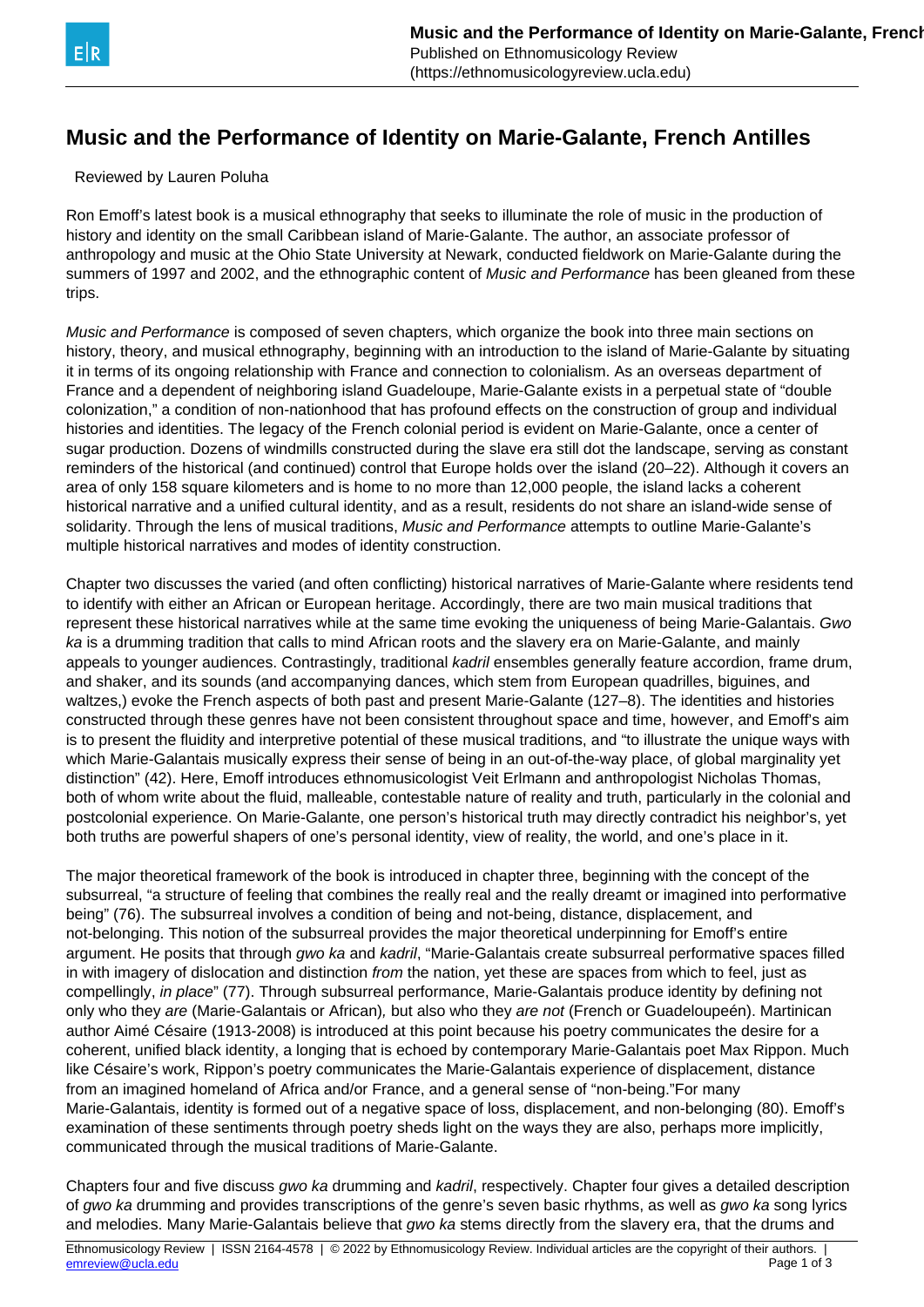**Music and the Performance of Identity on Marie-Galante, French** 

Published on Ethnomusicology Review (https://ethnomusicologyreview.ucla.edu)

rhythms represent a direct link between the island and the African continent. In his discussion, however, Emoff reveals that the historical accuracy of this musical legacy is highly suspect, as there are no elderly gwo ka players on Marie-Galante and the consensus among some older Marie-Galantais is that the tradition has not been present on the island for more than twenty years (59). Thomas's argument that truth is subjectively constructed is employed here: for Marie-Galantais, historical fact is not necessarily important, but rather, truths are culturally produced. The historical inaccuracy of gwo ka musicians' assertions regarding their music's ancestry becomes irrelevant—it does not break down the strength of the truth that connects people to Africa.

Emoff's chapter on kadril centers on the hybridity of this genre: by blending musical elements from European, African, and Amerindian traditions, it embodies the complexities of citizenship on Marie-Galantais. One kadril dancer says that "Kadril doesn't make us into French women—but one acts more like a French woman at kadril" (131). Emoff summarizes the irony of this dancer's statement when he writes, "While she already is French, kadril events intensify, validate, or authenticate her Frenchness, which is only conditional or partial on Marie-Galante" (131). The central instruments of kadril are accordions, which are all imported. While gwo ka drums are constructed on Marie-Galante (or Guadeloupe,) accordions are a tangible link between Marie-Galante and Europe, thus exposing the European-ness of this tradition.

The book's sixth chapter discusses two more cultural practices that evoke an African past: mayoleur, a stick-fighting dance that is only carried on by a few elders on the island, and the presence of Rastafarianism on the island. These traditions look to the past, while simultaneously creating split/multiple subjectivities in the present. In addition to balancing in the liminal space between past history and present reality, the construction of identity on Marie-Galante is framed by the juxtaposition of locality and globality. Although the island has no tourism industry to speak of, no international market for its music (or other products) and is quite insular in its media consumption, Marie-Galante's connections to the African continent and to France, through music, history, and sense of self, reveal its conscious identification with international culture and communities. In the final chapter, a very short conclusion, Emoff recapitulates the major themes and narratives of Music and Performance, which are best communicated in his own words: "All of these Marie-Galantais are imaginatively displaying their agility, as agentive actors in creative control of their own lives, in moving back and forth between and in combining signs of the global and the local, the past and the present, the foreign and the innate, thus, in constructing for themselves solid ground in the non-nation" (176).

Emoff's sources include works written by ethnomusicologists and anthropologists, drawing heavily on postcolonial literature that deals with identity throughout the African diaspora. His own fieldwork accounts for a large portion of the book's content, and his writing style contains a healthy balance between theory and ethnography. The book, which will be of interest to scholars, particularly those interested in Caribbean music and diasporic identity, may also be accessible and interesting to those not in academia. Published by Ashgate, Music and Performance is one volume in the SOAS Musicology Series, a collection of monographs that explores music cultures from around the world, grounded in ethnomusicological theory and research methods.

Throughout the book, the stories and experiences of individuals on Marie-Galante are used to represent the multiple strains of identity formation on the island; this approach works well, as it allows the words and beliefs of Marie-Galantais to speak for themselves. The general format of each chapter is to introduce an individual, his/her conception of Marie-Galantais identity, followed by a discussion of the particular identity or history being communicated by the given individual. In most chapters, this is effective, but there are moments where an idea is introduced and not adequately developed at that time. My main critique of this book is its formatting and layout. Unfortunately, photographs (several of which are in color) are not of the highest quality, and the formatting of their accompanying captions is not particularly appealing.

This book is valuable partly because there are relatively few musical ethnographies of smaller Caribbean islands. The small size of Marie-Galante, the fact that it is not a tourist destination and its music is not present on the international market, make this book unique. Aside from an article published by Emoff in 2008, which deals with many of the same issues as Music and Performance, there is virtually no other literature on the music or culture of Marie-Galante, though sometimes the island's music is lumped together with that of Guadeloupe. In his book Representing African Music (2003), African musicologist Kofi Agawu exhorts scholars to approach scholarship on African and diasporic music from a postcolonial perspective that gives due attention, thought, and legitimacy to communities and traditions that have previously been ignored or marginalized. Emoff answers Agawu's call by giving voice to the history, musicality, and culture of Marie-Galante. Rather than allowing Marie-Galantais culture to be absorbed into that of Guadeloupe (as is so often the case,) Music and Performance illuminates the legitimate space that Marie-Galantais have carved out for themselves on a small